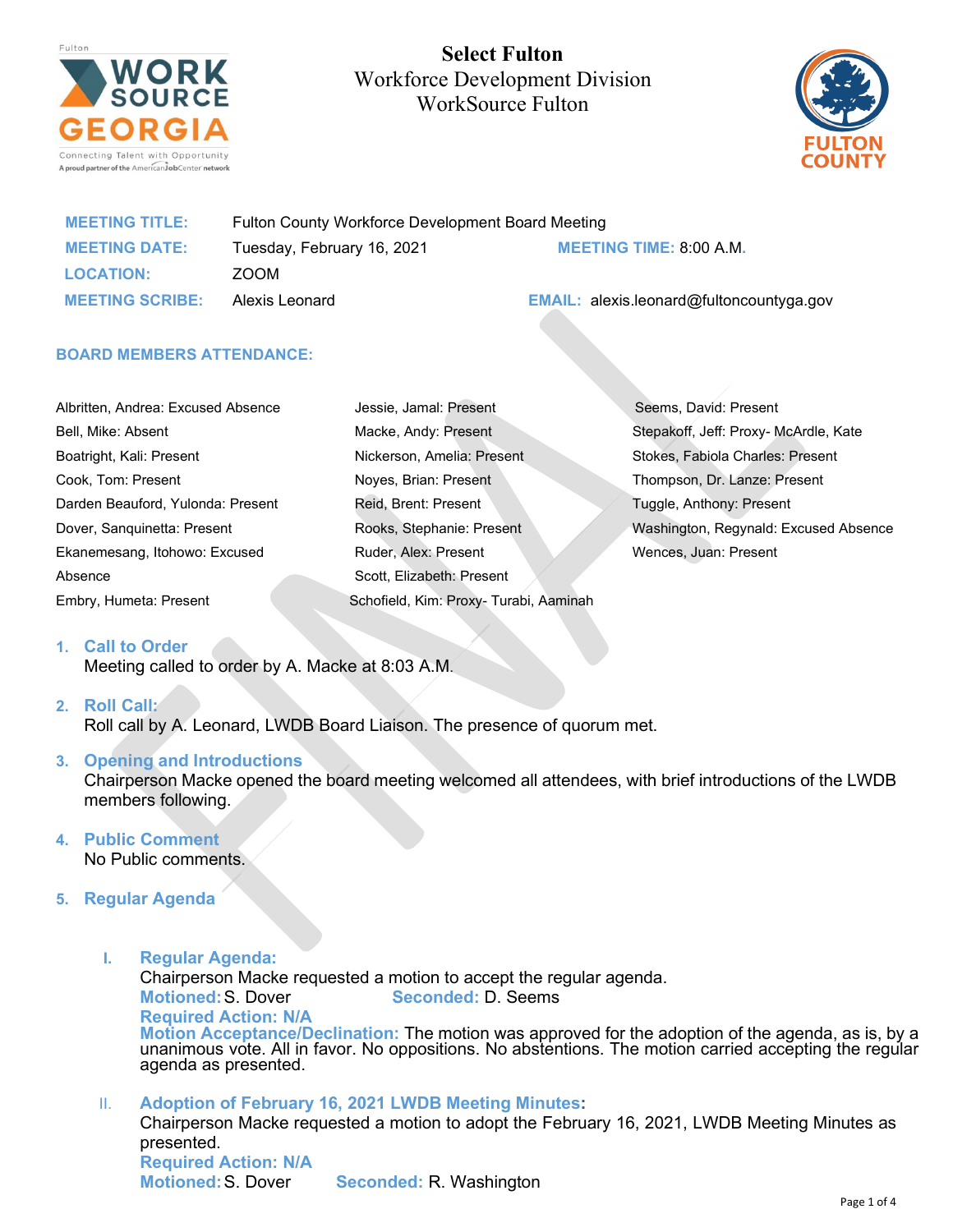**Motion Acceptance/Declination:** The motion was approved for the adoption of the February 16, 2021<br>LWDB Meeting Minutes, as is, by a unanimous vote. All in favor. No oppositions. No abstentions. The motion carried accepting the adoption of February 16, 2021 LWDB Meeting Minutes as presented.

## **6. Director's Report**

## Workforce Response to COVID-19

B. Lacy, WorkSource Fulton Division Manager, provided a director's report on the impacts of COVID-19 on WorkSource Fulton. Fulton County is seeing a steady decline in the overall unemployment rate. December was the first month with job loss since April. The IT and healthcare industry continues to drive Fulton County's economy, while Hospitality and Tourism are most impacted by job loss. In review, it is found that the job loss is not equitable. After looking at data, we see that women have been experiencing higher unemployment than males. In addition to gender inequity, Black and Hispanic workers are more likely to have been laid off than other races. Those individuals that are unemployed represent a permanent layoff rather than temporary. Data included in the board presentation.

# Workforce Programs

A surge in customers was expected to come in August when the pandemic assistance unemployment was ended. The wave did not occur, but there was a spike in program enrollments in August and September. Enrollment decreased back to its average rate in October. Enrollment has increased again in January and February enrollments. Because of labor conditions, participants have not been exited. Those customers remain active in job readiness activities while searching for job opportunities. Application tracking has begun, and as of March 2020, 600 applications have been distributed. There is a focus on the conversion rate from application to enrollment. Several activities are in place to increase the conversion rate. Career centers are closed, creating a barrier to computer access. The mobile career unit is now in use to help bridge the technology access gap, and WorkSource Fulton is the first to do so. There has been a significant emphasis on follow-up. Equus and WorkSource staff have been reaching out to applicants to help drive further interest in moving forward with enrollment. COVID activities within the County have provided another avenue to reach clients that may not know about Workforce Development. The County continues vaccine rollout, and efforts with the emergency rental assistance have begun. The State has authorized the use of the National Dislocated Worker Funds to assist with providing staff with the initiative. This offers the opportunity to help unemployed citizens of Fulton County obtain temporary employment. The previous Facebook ad campaign targeting potential customers were very successful. Another round of targeted outreach has resumed via social media ads on Facebook and Instagram. The goal is to increase enrollment with the combination of these efforts.

S. Abdullahi, Deputy Director of Select Fulton presented information on the Digital Literacy Training program created in response to COVID19. A vast number of people in the Hospitality and Tourism industry were ejected out of the economy. One of the most significant skills gaps is digital literacy, which is the focus program of the program. With the allotment of funds the County has received, the Digital Literacy Training program was put together to target those individuals to help them reenter the economy. The program is in partnership with Goodwill of North GA and the Metro Atlanta Chamber of Commerce. Goodwill of North GA is the training provider and provides the necessary wrap-around services to aid participants outside of direct training. Metro Atlanta Chamber of Commerce acts as the employment connector. The program budget was nearly 2.5 million dollars, with the expectation that 1250 Fulton County residents outside of city limits would go through the program. A variety of courses were offered based on the skillset of the individual. Over 1700 residents went through the program, and over 50% of participants moved through the program level or gained employment. Success tracking will continue, and updates will be shared with the board.

B. Lacy informed the board that the Southeastern Training and Employment Association would be having its spring conference virtually. The last Tuesday of every month will be a different session, and the March 30 session will be covering data visualization. At that time, he will be presenting the KPI report created to provide the LWDB board with updates and how the board impacted the development.

**7. Committee Reports and Recommendations** Performance & Accountability Committee: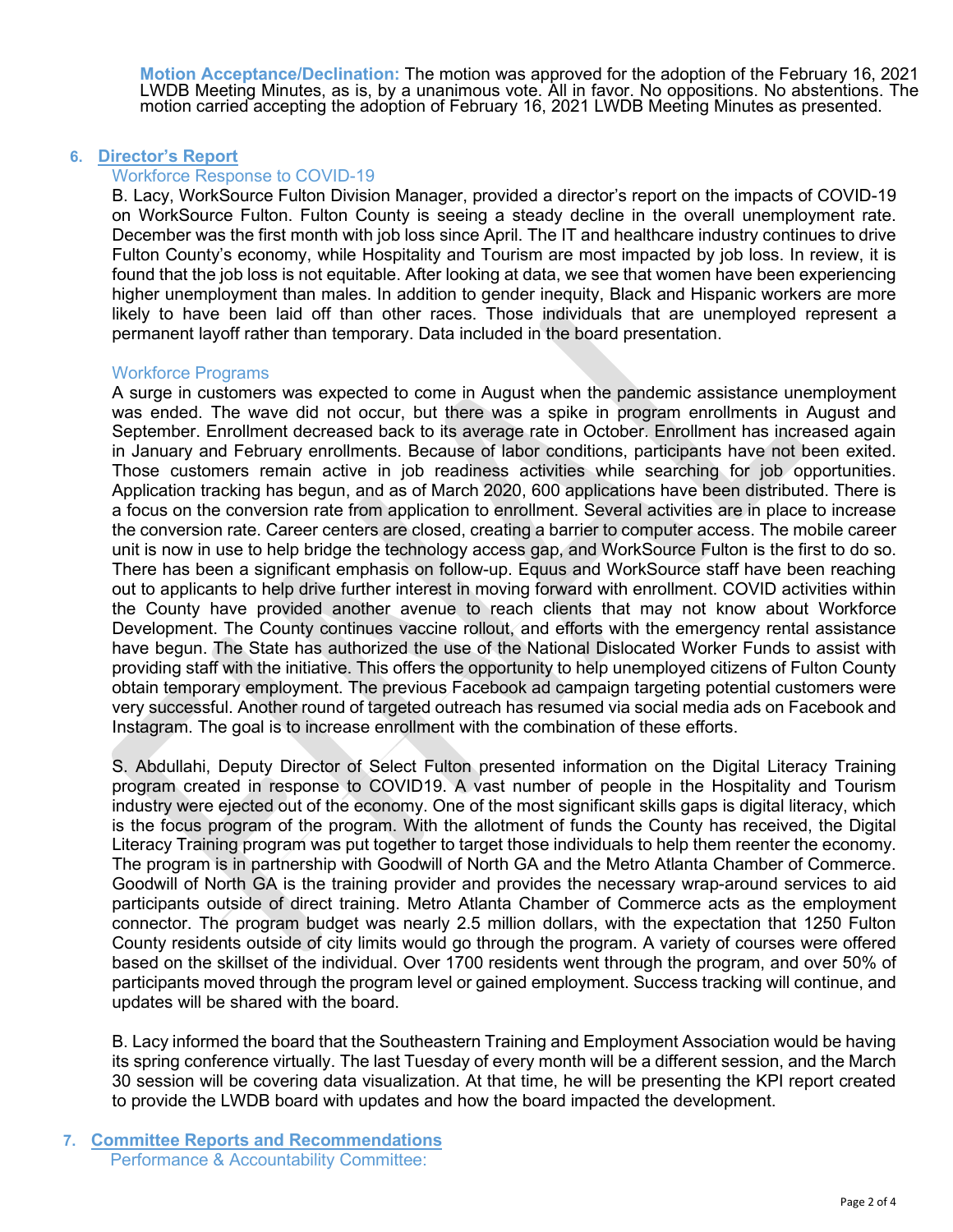S. Rooks, Chairperson of the Performance & Accountability Committee, provided the committee report. Quarter 2 data is from April- June 2020 and reported out October - December 2020. Measurable skills gain is the only report that is real-time. Employment, median earning, and credential attainment measures have passed for adult and dislocated workers. As discussed at the previous meeting, youth credential attainment for youth is low. Unfortunately, the enrollment influx necessary did not take place, and the standard was not met. Measurable skills gains for the adult, youth, and dislocated worker programs were also not met. Measurable skills gains are a new measure, and it will take some time to track. As of now, 100% of the Performance and Accountability Committee goals are being met. As the year progresses, the goal is to maintain or exceed measures.

#### Youth Committee:

Y. Darden Beauford, Chairperson of the Youth Committee, provided the committee report. The Youth Committee is on track for KPI performance goals. There are now fourteen Community-Based Organizations (C.B.Os.), many of which were not associated with Equus. The CBOs also participate in the Youth Committee meetings. Two workshops have taken place in conjunction with the Career Compass Academy, and eleven youth have been placed in work experience. From a marketing standpoint, youth do not know about what WorkSource Fulton offers. A marketing campaign is being developed in partnership with Equus. A subcommittee is forming to handle the marketing initiative specifically. C.B.Os. will be spotlighted to share what they have to offer. A digital catalog is also being developed to create accessible, centrally located resources for youth. There are additional efforts put forth into finding short-term training for youth and the parents to help develop skills to gain employment. Another significant component of the partnerships is referrals. A referral process is being structured for CBOs and Equus to ensure their services are connected and efforts are much more closely aligned. The committee is also working to develop a seamless Work Experience partnership with local businesses. After completion, it will be shared with the board as the first group to help test the process and correct any issues. The committee will continue to meet monthly and keep the board updated.

### Finance Committee Report:

B. Reid, Chairperson of the Finance Committee, provided the committee report. The committee continues to meet on its monthly schedule. The Finance Committee last met on January 21, 2021. Budget and expenditures were reviewed, and the committee determined funds are on track to be expensed in the required time frame. Per the Finance Committee's request, the WorkSource staff has begun creating a cost of credential report to determine the cost per client and how the money is allocated. As the report develops, the Finance Committee will share updates.

### **Adoption of the Regional I.T.A. Agreement:**

B. Lacy, Division Manager, explained that the ITA Agreement formalizes the providers' relationship WorkSource Fulton, what is paid for, invoicing structure, and participant training guidelines. The effort to update the agreement has been regional. All five regional WorkSource directors will present the policy change recommendations to their correlating boards for approval. The changes are significant; one change adjusts the drop/add period for students to drop classes before being penalized. The period has been clarified to give everyone the same amount of time to determine if the course study fits.

The most notable change is the payment structure. The current structure is 50% enrollment-25% credential-25% employment, and the recommended structure is 70%- 30%. 70% will be invoiced once the student is enrolled and the drop/add period has closed. The remaining 30% will be paid upon completion of the training. The payment for performance has essentially been removed. The providers will now be evaluated every year. If the performance measures included in the ITA agreement are not met, they will be removed from the Eligible Training Provider List (ETPL). The Finance committee has agreed to move forward in concept, and the board is asked to approve to move forward with changes, effective July 1, 2021. of Chairman Macke expressed concern about the lack of formal accountability if the participant does not attain a credential after training. Data will be tracked to determine the effects of the policy change. Chairperson Macke requested a motion for directional approval for policy change of 70% -30% payment with final policy language to be approved by the board at a later date.

# **Required Action: N/A**

**Motioned: K. Boatright Seconded: S. Dover**<br> **Motion Acceptance/Declination:** The motion was approved for the adoption of the Regional ITA Agreement, as is, by a unanimous vote. All in favor. No oppositions. No abstentions. The motion carried